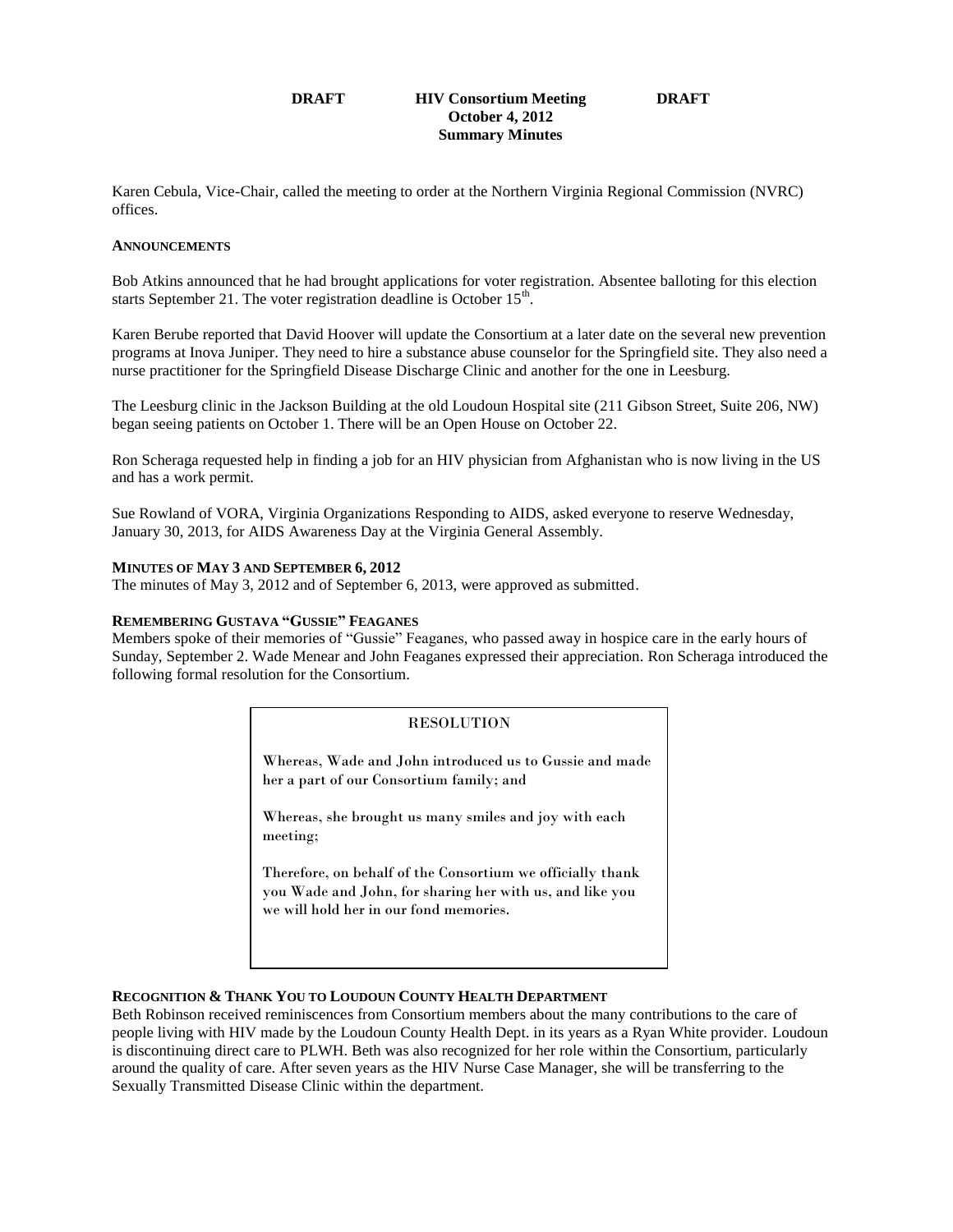## **PART B ALLOCATIONS DECISION MAKING**

Michelle Simmons of NVRC reminded the group that while planning for Parts A, MAI, and HOPWA occurred over the summer, development of budget allocations for Part B had not been addressed until today. Staff provided Consortium members with a spreadsheet detailing past Part B awards, spending history, as well as three potential allocations scenarios to be used as discussion starting points. The spreadsheet shows that funding needed to be added to the categories of dental and health insurance over amounts anticipated during the 2011-12 grant period. Consequently, for 2012-13 the award to primary medical was reduced to allow greater growth in dental care and health insurance.

The possible allocations scenarios provided for discussion all start from the point of 2012-13 planned allocations. Scenario #1 proposed to reduce allocations to health insurance and co-pays slightly (in anticipation of VDH/PCIP covering some of these services), with the funding reduction (\$10,000) earmarked as an ADAP contribution. Scenario #2 reduced primary medical by \$10,000 to fund a \$5,000 ADAP contribution and a \$5,000 transportation contribution; health insurance by \$18,000 to increase dental care by like amount. Scenario #3 reduces health insurance by \$10,000 to transfer like amount to dental care; reduces primary medical by \$10,000 to fund \$5,000 to ADAP and \$5,000 to transportation.

All three included a substantial increase in the Health Insurance/Co-Pays category. Some of this would be used to hire one or more insurance specialists to help clients transition into a health insurance environment. After discussion of these options and a brief update on VDH's progress and plans for PCIP (Pre-Existing Conditions Insurance Plan – see next topic), Bob Atkins moved and Ron Scheraga seconded the adoption of Scenario 1. Zachary Hatcher made the friendly amendment, accepted by the makers, that the \$10,000 proposed for ADAP be moved to fund transportation and directing the administrative agent to provide review and guidance throughout the year on usage and needed reallocation of funds. This motion passed 21-0 with no abstentions.

Ron Scheraga made, and Mike Hughes seconded a motion establishing an Ad Hoc Transportation Work Group to explore options for alternative methods of providing medical transportation with Ryan White, particularly in rural areas. The motion was seconded and approved 19-0 with no abstentions. Among the issues identified were needed changes for an insurance environment and how current services can better support our Community Health Workers. A sign-up sheet was circulated to allow interested people to sign up to be on the Work Group.

### **PCIP UPDATE FROM THE VIRGINIA DEPT. OF HEALTH**

Kimberly Eley, Reimbursement Specialist for ADAP and PCIP at VDH, summarized PCIP's status. VDH is in the final process of selecting a vendor to handle the ADAP-PCIP medical benefits and pharmaceutical benefits statewide. In the meantime they have started sending out prepopulated PCIP applications, including permission for VDH to discuss a PLWH's medical condition with an insurance agent in order to obtain a denial letter. VDH will submit applications in bulk to the National Finance Center for expedited processing. For everyone accepted into ADAP-PCIP, VDH will pay the premiums and all co-pays and deductibles for all medical conditions. Dental care is not included. Ryan White clients and other HIV-positive persons who are currently paying their own costs for a PCIP may be eligible for ADAP to cover their premiums and co-pays and deductibles. VDH will be contacting Ryan White providers directly to identify such clients, or clients may call the ADAP hotline at VDH. Under the current federal Affordable Care Act, in 2014 insurance available through health insurance exchanges will replace PCIP. VDH is planning ways to maintain insurance coverage for PCIP as Virginia develops plans for a health insurance exchange.

# **PLANNING COUNCIL UPDATES**

Mark Fisher was elected Community Co-Chair of the Planning Council. The Chair is exploring roles for Keith Callahan in conjunction with the PLWH Committees in DC, Maryland and suburban Virginia.

# **VIRGINIA DEPT. OF HEALTH UPDATE**

- The toll-free hotline at VDH for ADAP will also serve ADAP-PCIP (also known as ADAP-Assist). The number is 1-855-362-0658 and is available during business hours.
- As of September 31, there were around 3,000 Virginians on ADAP. As of September 24, all non-HIV medications removed from the ADAP formulary as a cost-saving measure were restored. Hepatitis C drugs were not restored as new treatment plans are now available. In our region, Inova has a grant to provide Hepatitis C